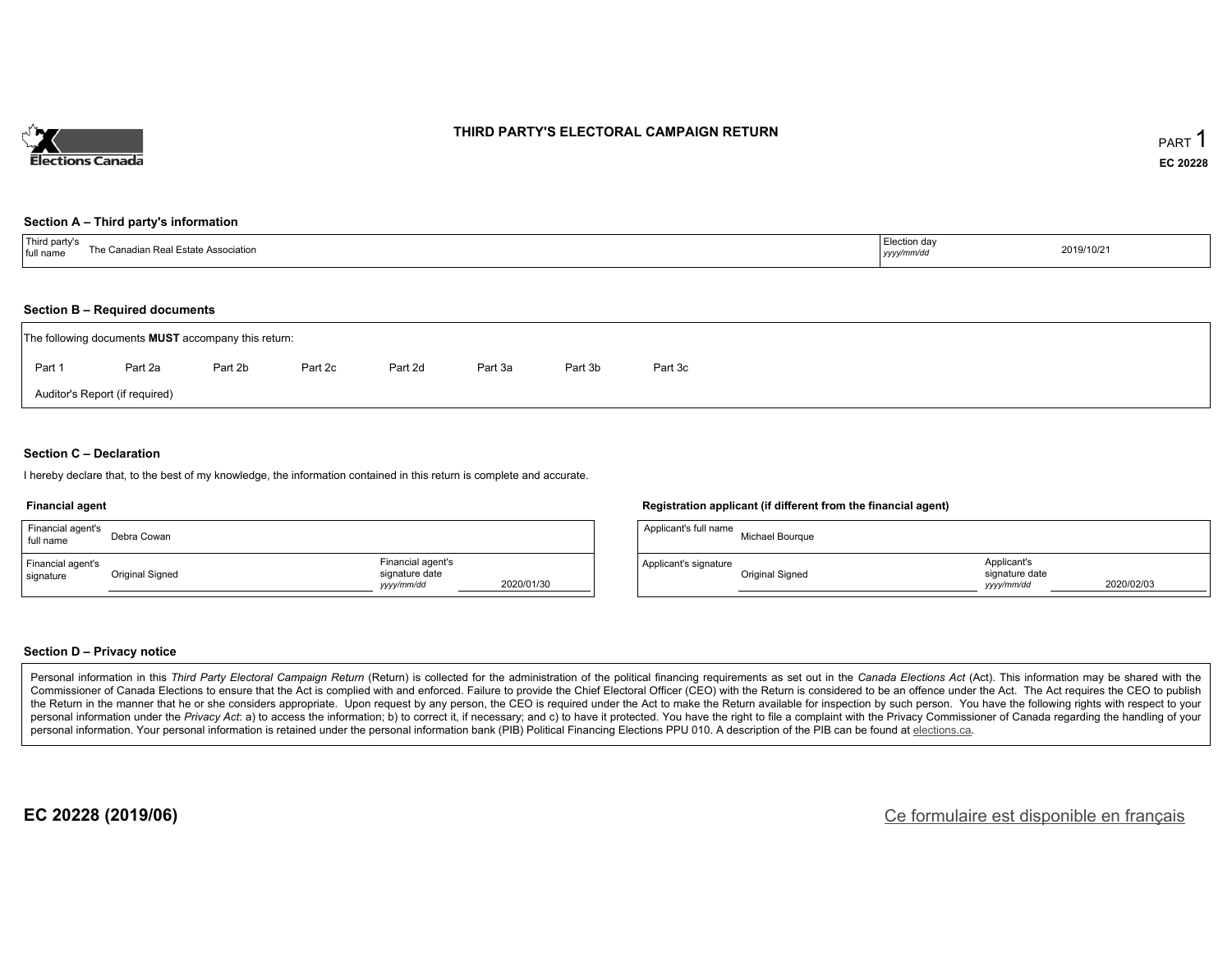

### **THIRD PARTY'S ELECTORAL CAMPAIGN RETURN HIRD PARTY'S ELECTORAL CAMPAIGN RETURN<br>Statement of monetary contributions received PART 2a PART 2a**

**EC 20228**

| No. | Full name | <b>Street</b><br>no. | <b>Street</b> | Apt. | City | Prov./<br>Terr. | Postal<br>code | Date<br>received                                                                    | Individual | <b>Business /</b><br>Commercial<br>organization | Government | Trade union | Corporation<br>without share<br>capital | Unincorporated<br>organization or<br>association |
|-----|-----------|----------------------|---------------|------|------|-----------------|----------------|-------------------------------------------------------------------------------------|------------|-------------------------------------------------|------------|-------------|-----------------------------------------|--------------------------------------------------|
|     |           |                      |               |      |      |                 |                | yyyy/mm/dd                                                                          | \$         | \$                                              | \$         | \$          | \$                                      | \$                                               |
|     |           |                      |               |      |      |                 |                |                                                                                     |            |                                                 |            |             |                                         |                                                  |
|     |           |                      |               |      |      |                 |                |                                                                                     |            |                                                 |            |             |                                         |                                                  |
|     |           |                      |               |      |      |                 |                |                                                                                     |            |                                                 |            |             |                                         |                                                  |
|     |           |                      |               |      |      |                 |                |                                                                                     |            |                                                 |            |             |                                         |                                                  |
|     |           |                      |               |      |      |                 |                |                                                                                     |            |                                                 |            |             |                                         |                                                  |
|     |           |                      |               |      |      |                 |                |                                                                                     |            |                                                 |            |             |                                         |                                                  |
|     |           |                      |               |      |      |                 |                |                                                                                     |            |                                                 |            |             |                                         |                                                  |
|     |           |                      |               |      |      |                 |                |                                                                                     |            |                                                 |            |             |                                         |                                                  |
|     |           |                      |               |      |      |                 |                |                                                                                     |            |                                                 |            |             |                                         |                                                  |
|     |           |                      |               |      |      |                 |                |                                                                                     |            |                                                 |            |             |                                         |                                                  |
|     |           |                      |               |      |      |                 |                |                                                                                     |            |                                                 |            |             |                                         |                                                  |
|     |           |                      |               |      |      |                 |                |                                                                                     |            |                                                 |            |             |                                         |                                                  |
|     |           |                      |               |      |      |                 |                |                                                                                     |            |                                                 |            |             |                                         |                                                  |
|     |           |                      |               |      |      |                 |                |                                                                                     |            |                                                 |            |             |                                         |                                                  |
|     |           |                      |               |      |      |                 |                | Totals carried forward from previous page \$                                        |            |                                                 |            |             |                                         |                                                  |
|     |           |                      |               |      |      |                 |                | Total amount of monetary contributions by contributors who gave over \$200 (A)      |            |                                                 |            |             |                                         |                                                  |
|     |           |                      |               |      |      |                 |                | Number of contributors who gave over \$200                                          |            |                                                 |            |             |                                         |                                                  |
|     |           |                      |               |      |      |                 |                | Total amount of monetary contributions by contributors who gave \$200 or less $(B)$ |            |                                                 |            |             |                                         |                                                  |
|     |           |                      |               |      |      |                 |                | Number of contributors who gave \$200 or less                                       |            |                                                 |            |             |                                         |                                                  |
|     |           |                      |               |      |      |                 |                | Total amount of all monetary contributions (A+B)                                    |            |                                                 |            |             |                                         |                                                  |
|     |           |                      |               |      |      |                 |                | Number of contributors who gave monetary contributions                              |            |                                                 |            |             |                                         |                                                  |

| ' Third<br>party | ASSO<br>,,,,,, | ,,,,, | 2019/10/2 | Page. |  |  |  |
|------------------|----------------|-------|-----------|-------|--|--|--|
|------------------|----------------|-------|-----------|-------|--|--|--|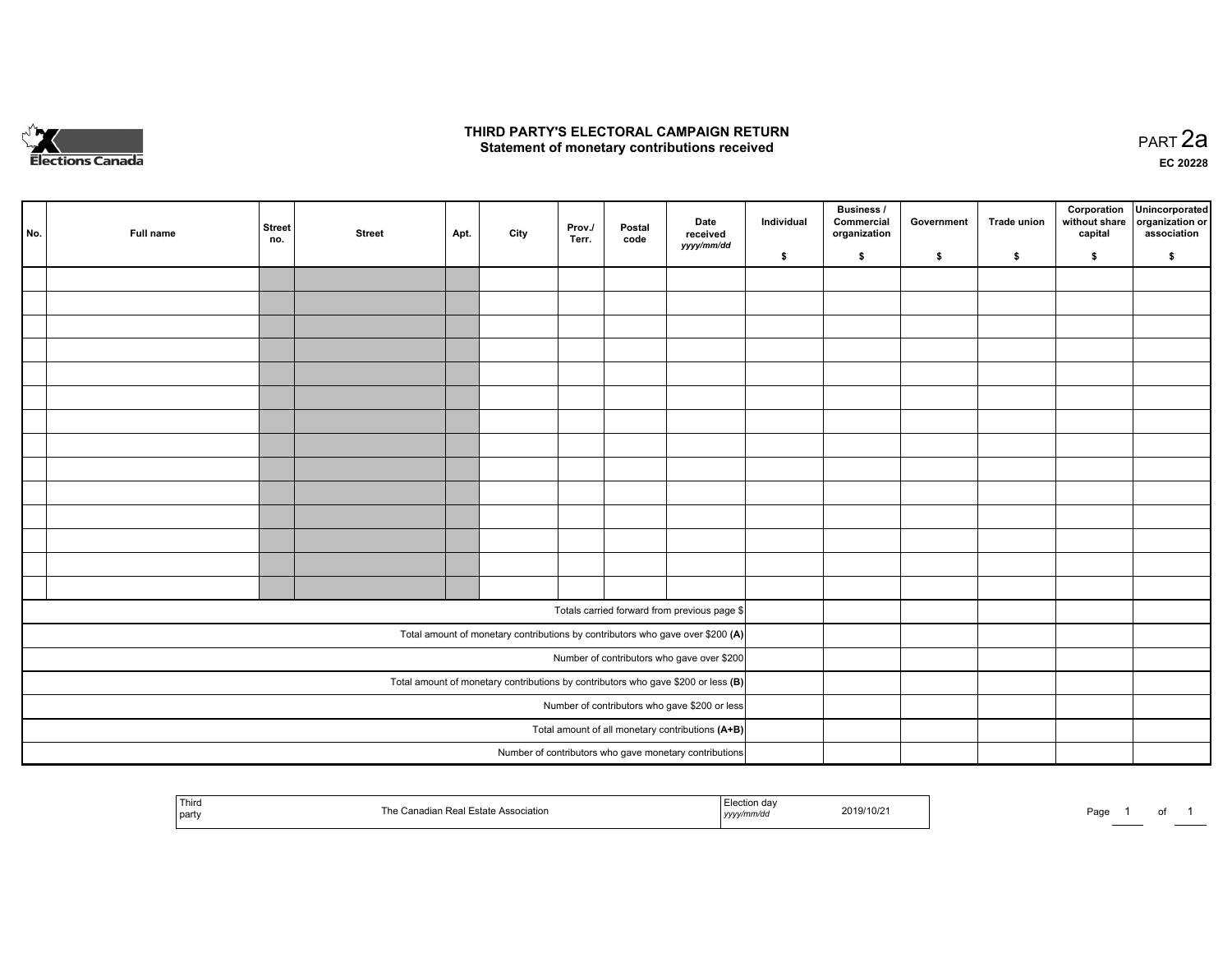

## **THIRD PARTY'S ELECTORAL CAMPAIGN RETURN**  THIRD PARTY'S ELECTORAL CAMPAIGN RETURN<br>Statement of non-monetary contributions received

| No. | Full name                                                                               | <b>Street</b><br>no. | <b>Street</b> | Apt. | City | Prov./<br>Terr. | Postal<br>code | Date<br>received<br>yyyy/mm/dd                                                     | Individual | <b>Business /</b><br>Commercial<br>organization | Government | Trade union | capital | Corporation Unincorporated<br>without share organization or<br>association |
|-----|-----------------------------------------------------------------------------------------|----------------------|---------------|------|------|-----------------|----------------|------------------------------------------------------------------------------------|------------|-------------------------------------------------|------------|-------------|---------|----------------------------------------------------------------------------|
|     |                                                                                         |                      |               |      |      |                 |                |                                                                                    | \$         | \$                                              | \$         | \$          | \$      | \$                                                                         |
|     |                                                                                         |                      |               |      |      |                 |                |                                                                                    |            |                                                 |            |             |         |                                                                            |
|     |                                                                                         |                      |               |      |      |                 |                |                                                                                    |            |                                                 |            |             |         |                                                                            |
|     |                                                                                         |                      |               |      |      |                 |                |                                                                                    |            |                                                 |            |             |         |                                                                            |
|     |                                                                                         |                      |               |      |      |                 |                |                                                                                    |            |                                                 |            |             |         |                                                                            |
|     |                                                                                         |                      |               |      |      |                 |                |                                                                                    |            |                                                 |            |             |         |                                                                            |
|     |                                                                                         |                      |               |      |      |                 |                |                                                                                    |            |                                                 |            |             |         |                                                                            |
|     |                                                                                         |                      |               |      |      |                 |                |                                                                                    |            |                                                 |            |             |         |                                                                            |
|     |                                                                                         |                      |               |      |      |                 |                |                                                                                    |            |                                                 |            |             |         |                                                                            |
|     |                                                                                         |                      |               |      |      |                 |                |                                                                                    |            |                                                 |            |             |         |                                                                            |
|     |                                                                                         |                      |               |      |      |                 |                |                                                                                    |            |                                                 |            |             |         |                                                                            |
|     |                                                                                         |                      |               |      |      |                 |                |                                                                                    |            |                                                 |            |             |         |                                                                            |
|     |                                                                                         |                      |               |      |      |                 |                |                                                                                    |            |                                                 |            |             |         |                                                                            |
|     |                                                                                         |                      |               |      |      |                 |                |                                                                                    |            |                                                 |            |             |         |                                                                            |
|     |                                                                                         |                      |               |      |      |                 |                |                                                                                    |            |                                                 |            |             |         |                                                                            |
|     |                                                                                         |                      |               |      |      |                 |                | Totals carried forward from previous page \$                                       |            |                                                 |            |             |         |                                                                            |
|     |                                                                                         |                      |               |      |      |                 |                |                                                                                    |            |                                                 |            |             |         |                                                                            |
|     |                                                                                         |                      |               |      |      |                 |                | Total amount of non-monetary contributions by contributors who gave over \$200 (A) |            |                                                 |            |             |         |                                                                            |
|     | Number of contributors who gave over \$200                                              |                      |               |      |      |                 |                |                                                                                    |            |                                                 |            |             |         |                                                                            |
|     | Total amount of non-monetary contributions by contributors who gave \$200 or less $(B)$ |                      |               |      |      |                 |                |                                                                                    |            |                                                 |            |             |         |                                                                            |
|     | Number of contributors who gave \$200 or less                                           |                      |               |      |      |                 |                |                                                                                    |            |                                                 |            |             |         |                                                                            |
|     | Total amount of all non-monetary contributions (A+B)                                    |                      |               |      |      |                 |                |                                                                                    |            |                                                 |            |             |         |                                                                            |
|     |                                                                                         |                      |               |      |      |                 |                | Number of contributors who gave non-monetary contributions                         |            |                                                 |            |             |         |                                                                            |

| i nir<br>part | The<br>. . | 10/2<br>. | Page |
|---------------|------------|-----------|------|
|---------------|------------|-----------|------|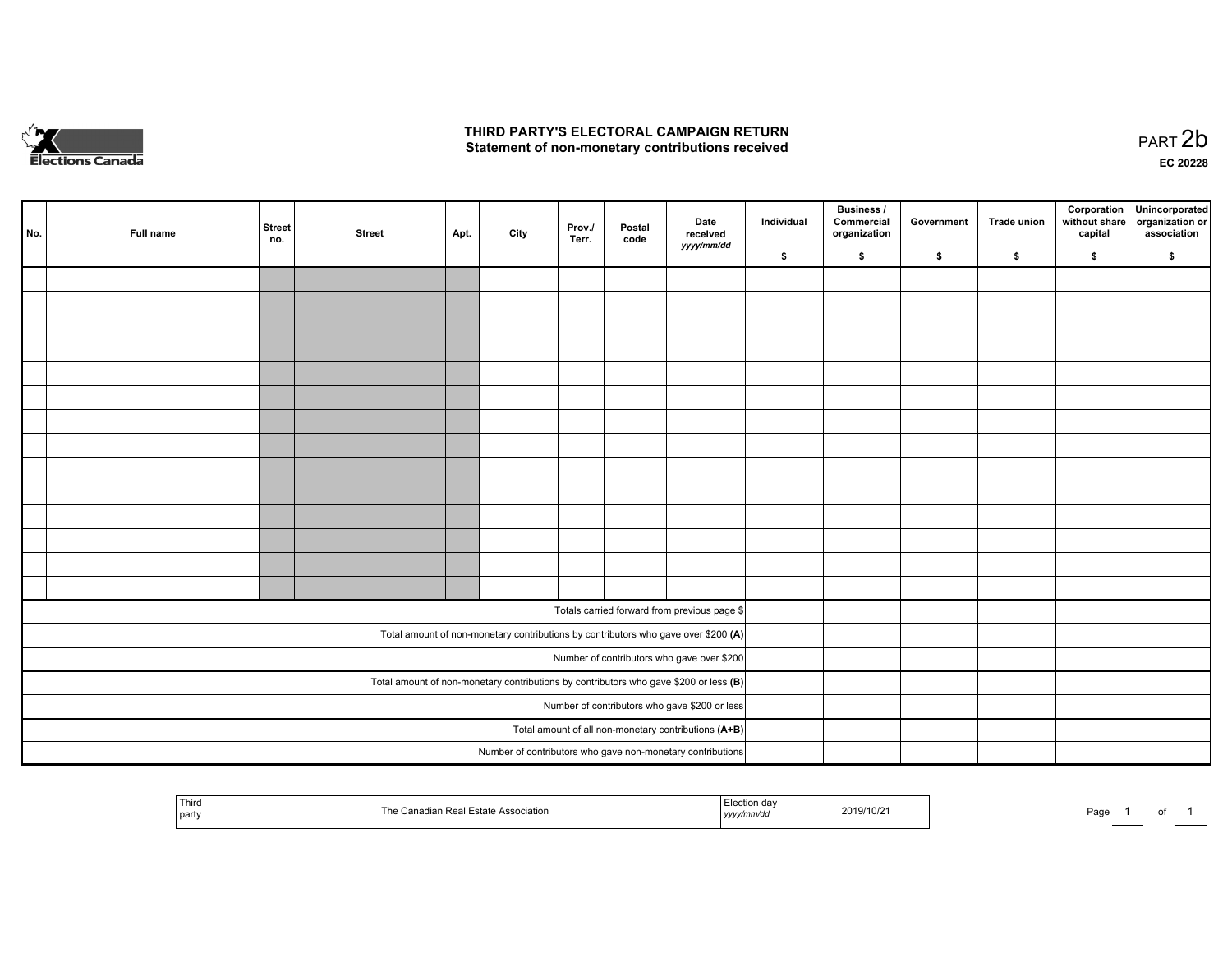

## **THIRD PARTY'S ELECTORAL CAMPAIGN RETURN STATE:** PRACT OF OPPRESS TO PART 2C STATE STATE STATE STATE STATE STATE STATE STATE STATE STATE STATE STATE STA<br>PART 2C Statement of operating loans received

**EC 20228**

| No.                                                               | Full name | <b>Street</b><br>no. | <b>Street</b> | Apt. | City | Prov./<br>Terr. | Postal<br>code | Date<br>received                                             | Individual | <b>Business /</b><br>Commercial<br>organization | Government | Trade union | Corporation<br>capital | Unincorporated<br>without share organization or<br>association |
|-------------------------------------------------------------------|-----------|----------------------|---------------|------|------|-----------------|----------------|--------------------------------------------------------------|------------|-------------------------------------------------|------------|-------------|------------------------|----------------------------------------------------------------|
|                                                                   |           |                      |               |      |      |                 |                | yyyy/mm/dd                                                   | \$         | \$                                              | \$         | \$          | \$                     | \$                                                             |
|                                                                   |           |                      |               |      |      |                 |                |                                                              |            |                                                 |            |             |                        |                                                                |
|                                                                   |           |                      |               |      |      |                 |                |                                                              |            |                                                 |            |             |                        |                                                                |
|                                                                   |           |                      |               |      |      |                 |                |                                                              |            |                                                 |            |             |                        |                                                                |
|                                                                   |           |                      |               |      |      |                 |                |                                                              |            |                                                 |            |             |                        |                                                                |
|                                                                   |           |                      |               |      |      |                 |                |                                                              |            |                                                 |            |             |                        |                                                                |
|                                                                   |           |                      |               |      |      |                 |                |                                                              |            |                                                 |            |             |                        |                                                                |
|                                                                   |           |                      |               |      |      |                 |                |                                                              |            |                                                 |            |             |                        |                                                                |
|                                                                   |           |                      |               |      |      |                 |                |                                                              |            |                                                 |            |             |                        |                                                                |
|                                                                   |           |                      |               |      |      |                 |                |                                                              |            |                                                 |            |             |                        |                                                                |
|                                                                   |           |                      |               |      |      |                 |                |                                                              |            |                                                 |            |             |                        |                                                                |
|                                                                   |           |                      |               |      |      |                 |                |                                                              |            |                                                 |            |             |                        |                                                                |
|                                                                   |           |                      |               |      |      |                 |                |                                                              |            |                                                 |            |             |                        |                                                                |
|                                                                   |           |                      |               |      |      |                 |                |                                                              |            |                                                 |            |             |                        |                                                                |
|                                                                   |           |                      |               |      |      |                 |                |                                                              |            |                                                 |            |             |                        |                                                                |
|                                                                   |           |                      |               |      |      |                 |                | Totals carried forward from previous page \$                 |            |                                                 |            |             |                        |                                                                |
|                                                                   |           |                      |               |      |      |                 |                | Total amount of loans by lenders who provided over \$200 (A) |            |                                                 |            |             |                        |                                                                |
|                                                                   |           |                      |               |      |      |                 |                | Number of lenders who provided over \$200                    |            |                                                 |            |             |                        |                                                                |
| Total amount of loans by lenders who provided \$200 or less $(B)$ |           |                      |               |      |      |                 |                |                                                              |            |                                                 |            |             |                        |                                                                |
| Number of lenders who provided \$200 or less                      |           |                      |               |      |      |                 |                |                                                              |            |                                                 |            |             |                        |                                                                |
|                                                                   |           |                      |               |      |      |                 |                | Total amount of all loans (A+B)                              |            |                                                 |            |             |                        |                                                                |
|                                                                   |           |                      |               |      |      |                 |                | Number of all lenders who provided loans                     |            |                                                 |            |             |                        |                                                                |

| Third<br>Estate Association<br>' party | 'ection∘<br>019/10/2<br>yyyymm⁄aa | Page |
|----------------------------------------|-----------------------------------|------|
|----------------------------------------|-----------------------------------|------|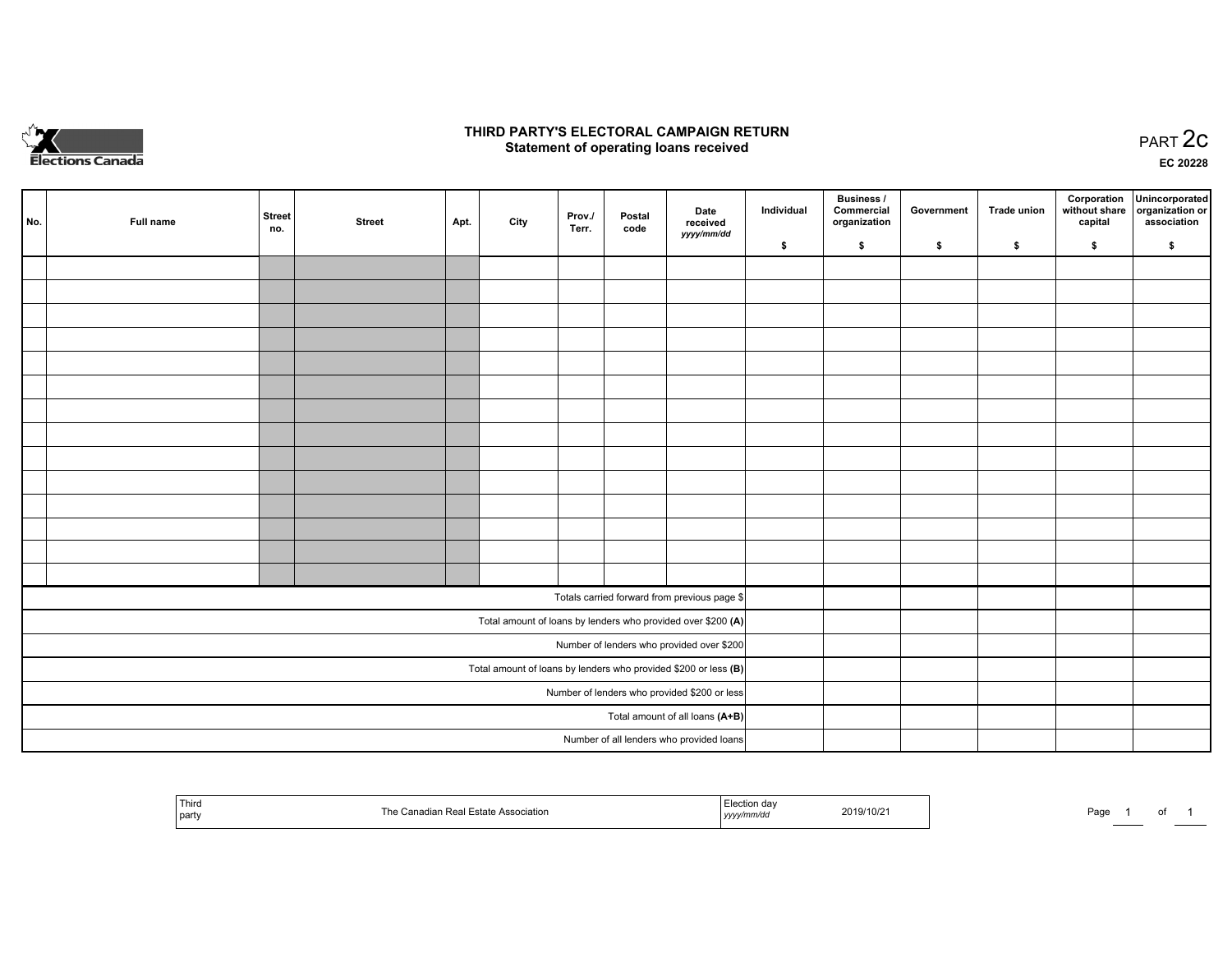

# **THIRD PARTY'S ELECTORAL CAMPAIGN RETURN S** ELECTORAL CAMPAIGN RETURN<br>Summary of inflows PART 2d

| No.   | Type of contributor / lender                 | <b>Monetary</b><br>contributions<br>(Part 2a) | Non-monetary<br>contributions<br>(Part 2b)<br>\$ | Loans<br>(Part 2c)<br>\$ | <b>Total</b><br>\$ | Number of<br>contributors and<br>lenders |
|-------|----------------------------------------------|-----------------------------------------------|--------------------------------------------------|--------------------------|--------------------|------------------------------------------|
|       |                                              | \$                                            |                                                  |                          |                    |                                          |
| 1.    | Individuals                                  |                                               |                                                  |                          |                    |                                          |
|       | 2. Businesses / Commercial organizations     |                                               |                                                  |                          |                    |                                          |
| 3.    | Governments                                  |                                               |                                                  |                          |                    |                                          |
| 4.    | Trade unions                                 |                                               |                                                  |                          |                    |                                          |
| 5.    | Corporations without share capital           |                                               |                                                  |                          |                    |                                          |
| 6.    | Unincorporated organizations or associations |                                               |                                                  |                          |                    |                                          |
| 7.    | Total (items 1 to 6)                         |                                               |                                                  |                          |                    |                                          |
| Total |                                              |                                               |                                                  |                          |                    |                                          |
| 8.    | Amount of third party's resources used       |                                               |                                                  |                          | 133,382.10         |                                          |
| 9.    | Grand total (items 7 and 8)                  |                                               |                                                  |                          | 133,382.10         |                                          |

| Third<br>party | ٦c<br>Association<br>Estate<br>anadian:<br>Real<br>. | Election day<br>y/mm/dd<br>$'$ $1/1/1/1$<br>,,,, | 10/2<br>2019/ |
|----------------|------------------------------------------------------|--------------------------------------------------|---------------|
|----------------|------------------------------------------------------|--------------------------------------------------|---------------|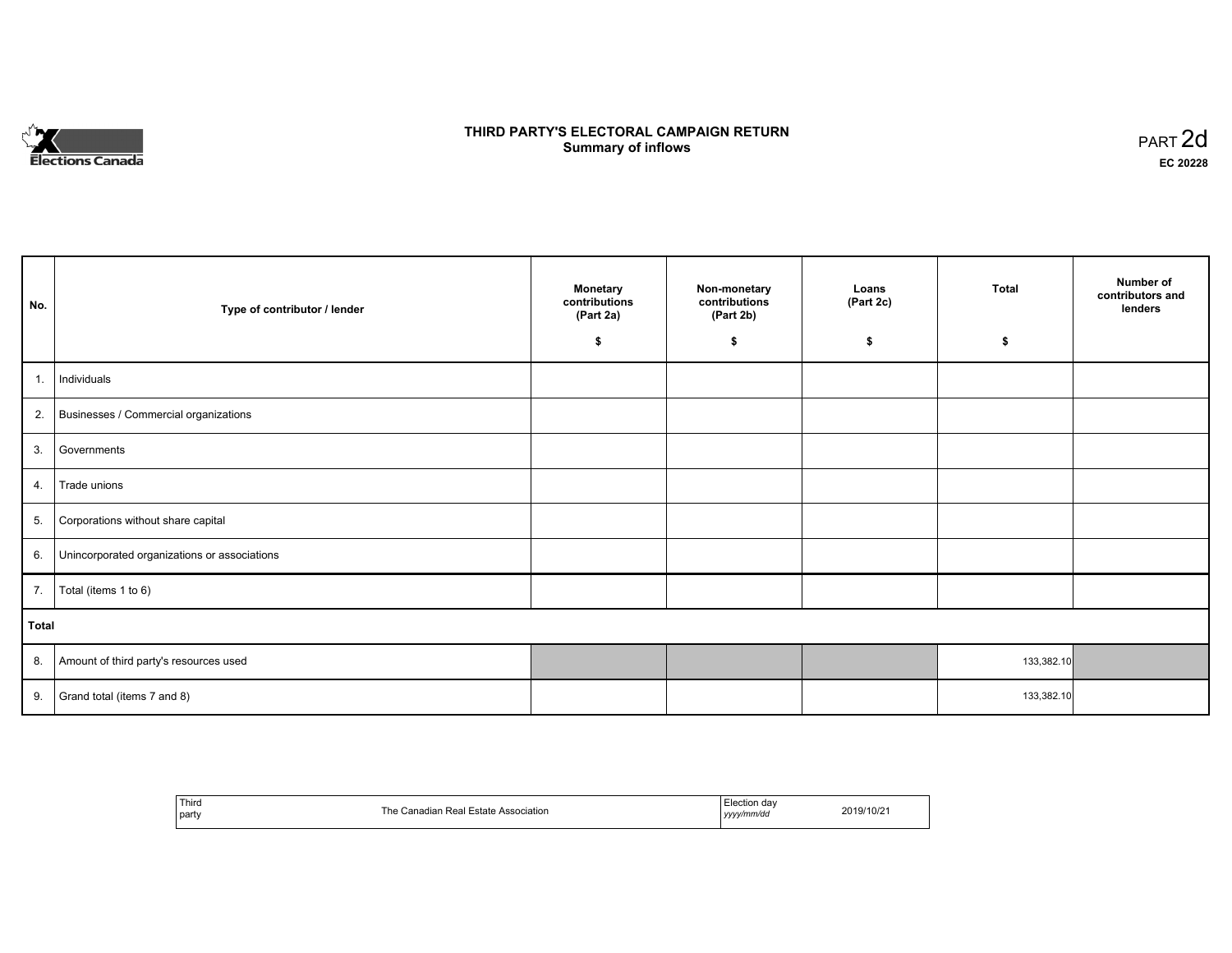

## **THIRD PARTY'S ELECTORAL CAMPAIGN RETURN Statement of expenses incurred for regulated activities that take place during the pre-election period**  *(Only applicable to a fixed-date general election)*

PART 3a **EC 20228**

For a list of expense types, expense categories and expense subcategories, refer to Annex II in the Instructions.

| No.          | Date<br>incurred<br>yyyy/mm/dd | ED Code<br>(if applicable) | Supplier    | <b>Expense type</b> | Expense<br>category | Expense<br>subcategory | <b>Starting date</b><br>of activity,<br>advertisement<br>or survey<br>yyyy/mm/dd | <b>Ending date</b><br>of activity,<br>advertisement<br>or survey<br>yyyy/mm/dd | Place of activity or<br>advertisement        | <b>Expense amount</b><br>\$ |
|--------------|--------------------------------|----------------------------|-------------|---------------------|---------------------|------------------------|----------------------------------------------------------------------------------|--------------------------------------------------------------------------------|----------------------------------------------|-----------------------------|
| $\mathbf{1}$ | 2019/09/02                     |                            | Abacus Data | Subscription        | Election Tracking   |                        | 2019/08/29                                                                       | 2019/10/21                                                                     | Website                                      | 17,500.00                   |
|              |                                |                            |             |                     |                     |                        |                                                                                  |                                                                                |                                              |                             |
|              |                                |                            |             |                     |                     |                        |                                                                                  |                                                                                |                                              |                             |
|              |                                |                            |             |                     |                     |                        |                                                                                  |                                                                                |                                              |                             |
|              |                                |                            |             |                     |                     |                        |                                                                                  |                                                                                |                                              |                             |
|              |                                |                            |             |                     |                     |                        |                                                                                  |                                                                                |                                              |                             |
|              |                                |                            |             |                     |                     |                        |                                                                                  |                                                                                |                                              |                             |
|              |                                |                            |             |                     |                     |                        |                                                                                  |                                                                                |                                              |                             |
|              |                                |                            |             |                     |                     |                        |                                                                                  |                                                                                |                                              |                             |
|              |                                |                            |             |                     |                     |                        |                                                                                  |                                                                                |                                              |                             |
|              |                                |                            |             |                     |                     |                        |                                                                                  |                                                                                |                                              |                             |
|              |                                |                            |             |                     |                     |                        |                                                                                  |                                                                                |                                              |                             |
|              |                                |                            |             |                     |                     |                        |                                                                                  |                                                                                |                                              |                             |
|              |                                |                            |             |                     |                     |                        |                                                                                  |                                                                                |                                              |                             |
|              |                                |                            |             |                     |                     |                        |                                                                                  |                                                                                |                                              |                             |
|              |                                |                            |             |                     |                     |                        |                                                                                  |                                                                                |                                              |                             |
|              |                                |                            |             |                     |                     |                        |                                                                                  |                                                                                |                                              |                             |
|              |                                |                            |             |                     |                     |                        |                                                                                  |                                                                                | Totals carried forward from previous page \$ |                             |
| Total \$     |                                |                            |             |                     |                     | 17,500.00              |                                                                                  |                                                                                |                                              |                             |

| .<br>Third<br><sub>i</sub> party | l he<br>612 L | ZU 19.<br>. | ∍∼מ<br>צוטוי<br>'du |  |  |
|----------------------------------|---------------|-------------|---------------------|--|--|
|----------------------------------|---------------|-------------|---------------------|--|--|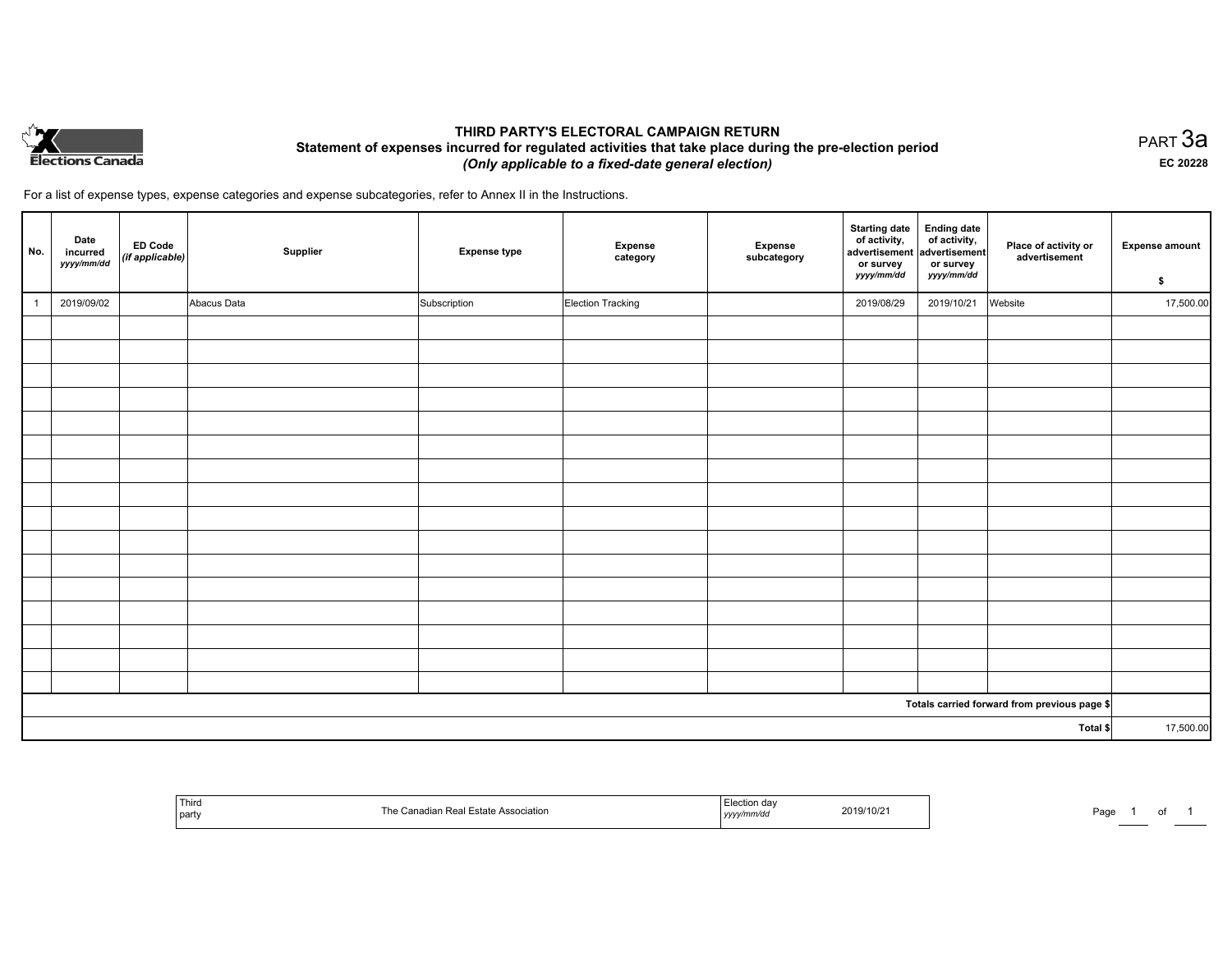

# **THIRD PARTY'S ELECTORAL CAMPAIGN RETURN Statement of expenses incurred for regulated activities that take place during the election period**<br>PART  $3\mathsf{b}$

**EC 20228**

For a list of expense types, expense categories and expense subcategories, refer to Annex II in the Instructions.

| No.            | Date<br>incurred<br>yyyy/mm/dd | <b>ED Code</b><br>(if applicable) | Supplier             | <b>Expense type</b> | Expense<br>category | Expense<br>subcategory | <b>Starting date</b><br>of activity,<br>advertisement<br>or survey | <b>Ending date</b><br>of activity,<br>advertisement<br>or survey | Place of activity or<br>advertisement        | <b>Expense amount</b> |
|----------------|--------------------------------|-----------------------------------|----------------------|---------------------|---------------------|------------------------|--------------------------------------------------------------------|------------------------------------------------------------------|----------------------------------------------|-----------------------|
|                |                                |                                   |                      |                     |                     |                        | yyyy/mm/dd                                                         | yyyy/mm/dd                                                       |                                              | \$                    |
|                | 2019/06/05                     |                                   | Spark Advocacy       | Advocacy Campaign   |                     |                        | 2019/09/02                                                         | 2019/10/21                                                       |                                              | 5,000.00              |
| $\overline{a}$ | 2019/06/25                     |                                   | Spark Advocacy       | Campaign Strategy   |                     |                        | 2019/09/17                                                         | 2019/10/21                                                       |                                              | 53,000.00             |
| 3              | 2019/10/11                     |                                   | ConsulPrint          | Mailing             |                     |                        | 2019/10/01                                                         | 2019/10/21                                                       |                                              | 20,197.56             |
| $\overline{4}$ | 2019/10/11                     |                                   | ConsulPrint          | Printing            |                     |                        | 2019/10/01                                                         | 2019/10/21                                                       |                                              | 7,862.54              |
| 5              | 2019/09/30                     |                                   | Real Estate Magazine | Advertising         |                     |                        | 2019/09/01                                                         | 2019/09/30                                                       |                                              | 4,520.00              |
| 6              | 2019/08/29                     |                                   | Ottawa Lettershop    | Mailing             |                     |                        | 2019/09/09                                                         | 2019/10/21                                                       | Canada wide                                  | 25,302.00             |
|                |                                |                                   |                      |                     |                     |                        |                                                                    |                                                                  |                                              |                       |
|                |                                |                                   |                      |                     |                     |                        |                                                                    |                                                                  |                                              |                       |
|                |                                |                                   |                      |                     |                     |                        |                                                                    |                                                                  |                                              |                       |
|                |                                |                                   |                      |                     |                     |                        |                                                                    |                                                                  |                                              |                       |
|                |                                |                                   |                      |                     |                     |                        |                                                                    |                                                                  |                                              |                       |
|                |                                |                                   |                      |                     |                     |                        |                                                                    |                                                                  |                                              |                       |
|                |                                |                                   |                      |                     |                     |                        |                                                                    |                                                                  |                                              |                       |
|                |                                |                                   |                      |                     |                     |                        |                                                                    |                                                                  |                                              |                       |
|                |                                |                                   |                      |                     |                     |                        |                                                                    |                                                                  |                                              |                       |
|                |                                |                                   |                      |                     |                     |                        |                                                                    |                                                                  |                                              |                       |
|                |                                |                                   |                      |                     |                     |                        |                                                                    |                                                                  |                                              |                       |
|                |                                |                                   |                      |                     |                     |                        |                                                                    |                                                                  | Totals carried forward from previous page \$ | 17,500.00             |
| Total \$       |                                |                                   |                      |                     |                     |                        | 133,382.10                                                         |                                                                  |                                              |                       |

| <sup>'</sup> Third<br>Association<br>an Rea<br>'h≏<br>l party | ua<br>10/z<br>20 I J<br>.nm/ao<br>,,,,, | Page<br>of |
|---------------------------------------------------------------|-----------------------------------------|------------|
|---------------------------------------------------------------|-----------------------------------------|------------|